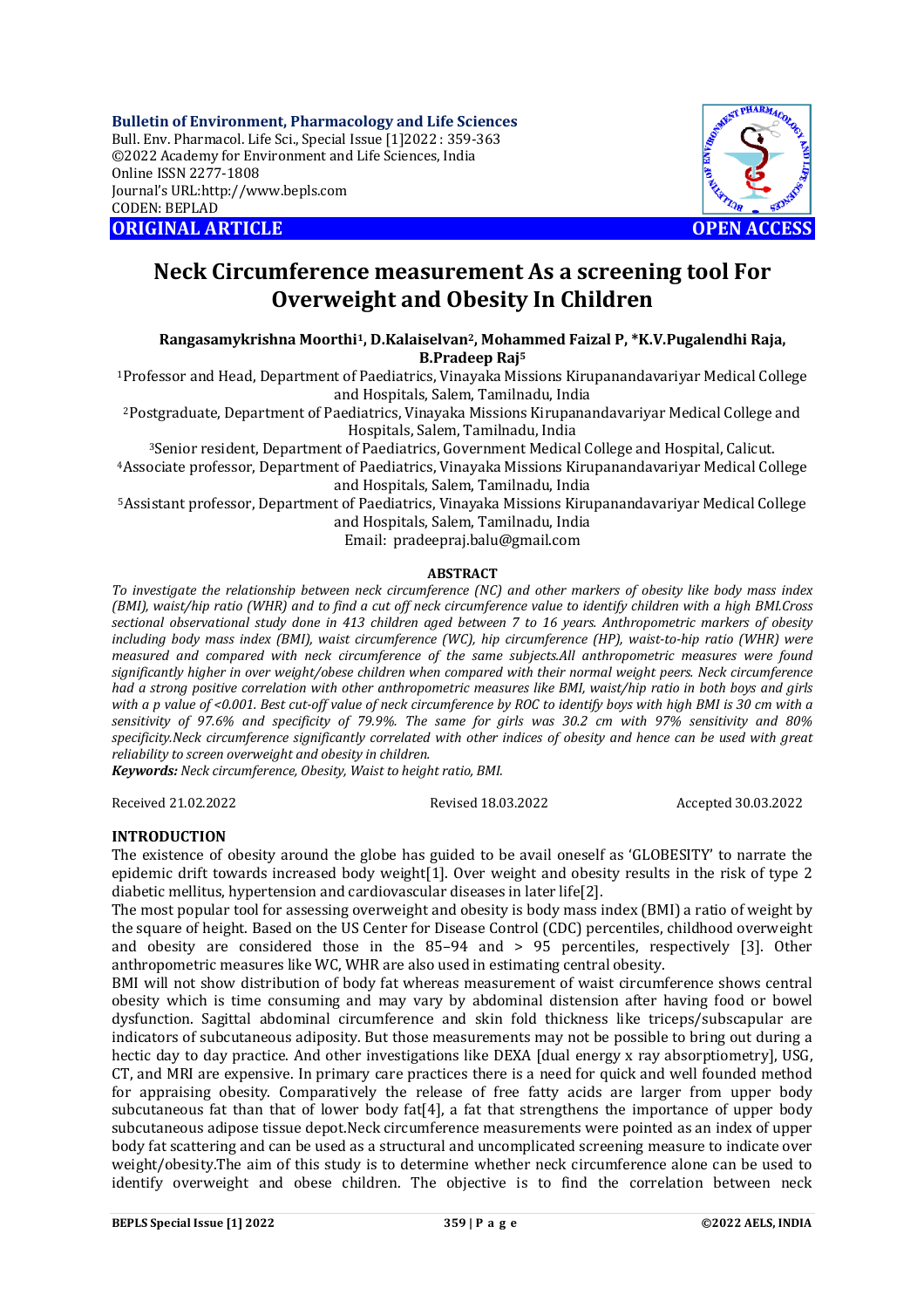circumference and other markers of obesity like body mass index (BMI), waist/hip ratio (WHR) in evaluating obesity and also to find a cut off neck circumference to identify children with high BMI.

## **MATERIAL AND METHODS**

Cross-sectional observational study done in Vinayaka Mission's KirupanandhaVariyar Medical College & Hospital, Salem for 12 months from october 2019 to october 2020. Children attending paediatricopd were enrolled in the study.

**Inclusion criteria:** Children aged between 7 to 16 years.

**Exclusion criteria:** Thyroid swelling such as goiter. Abnormalities of cervical spine, Cervical lymphadenopathy, Children with procedures like tracheostomy or use of cervical collar, Children with cushing syndrome and medication like steroids etc.

**Method of Data Collection:** Anthropometric markers of obesity measured are body mass index (BMI), waist circumference (WC), hip circumference (HC), waist-to-hip ratio (WHR) and compared with neck circumference of the same subjects. Height was measured using a stadiometer, child standing with barefoot and head held in Frankfurt horizontal plane to the nearest 0.1 cm. Weight was measured by using a calibrated electronic weighing scale, to the nearest 0.1 kg. BMI was calculated by dividing weight in kilograms (kg) by the square of their height in meters (kg/m<sup>2</sup>). WC was measured by using flexible measuring tape to the nearest 0.1 cm with the child standing, and at the end of normal expiration at a point midway between the inferior margin of the lowest rib and the iliac crest. Hip circumference (HC) was measured at the maximum circumference around the buttocks.

WHR was calculated by dividing WC by HC. Neck circumference was measured by using a flexible tape. with the child in the standing position, head held erect and eyes facing forward and the neck in a horizontal plane at the level of most prominent portion, the thyroid cartilage.

After calculation, BMI is plotted on the Revised IAP 2015 Growth Charts for BMI (for either girls or boys) to obtain a percentile ranking. Children were classified into normal, overweight and obese based on BMI cut off lines as per the Revised IAP 2015 Growth Chart :-

Below 23rd AE (Adult Equivalent): No overweight/No obese (between 5th to 84th percentile).

 Between 23rd to below 27th AE (Adult Equivalent) : Overweight (between 85th to 94th percentile).

27th AE (Adult Equivalent) and above: Obese (above 95th percentile).

**Statistical analysis:** SPSS version 21 software was used for calculations and the results were considered statistically significant with  $P \le 0.05$ . Categorical and continuous measurements were computed as presented in number (%) and Mean  $\pm$  SD respectively. To study the significance of parameters on a continuous scale between two groups, two tailed student t-test was used. To study the association between various anthropometric measurements, Pearson correlation for was used to find the degree of relationship. The ROC (receiver operating characteristic) curves analyzed the cutoff values of neck circumference to identify overweight and obesity.

## **RESULTS**

Our study enrolled 413 children out of which 206 were girls and 207 were boys. Mean BMI for girls is 17.54 ± 3.42 and for boys is 17.66 ± 3.04. Mean NC of girls is 29.27 ± 2.39 and that of boys is 29.61 ± 2.36. In the study population 33 (7.9%) girls and 43 (10.3%) boys were found to be overweight/obese.

| TABLE 1: COMPARISION BETWEEN NECK CIRCUMFERENCE AND BMI IN OVER WEIGHT AND OBESE |
|----------------------------------------------------------------------------------|
| <b>CHILDREN</b>                                                                  |

|       | <b>BMI STATUS</b> | N   | <b>MEAN NC</b> | <b>Std</b><br><b>DEVIATION</b> | P value<br>(student t test) |
|-------|-------------------|-----|----------------|--------------------------------|-----------------------------|
|       |                   |     |                |                                |                             |
|       | Normal weight     | 173 | 28.605         | 1.9340                         |                             |
|       | Over weight and   | 33  | 32.742         | 1.3700                         |                             |
| girls | <b>Obese</b>      |     |                |                                |                             |
|       |                   |     |                |                                | 0.0001                      |
|       | Normal weight     | 164 | 28.795         | 1.8295                         | 0.0001                      |
|       | Over weight and   | 42  | 32.833         | 1.1617                         |                             |
| boys  | Obese             |     |                |                                |                             |

Mean NC of overweight and obese boys is 32.83 cm  $\pm$  1.16 cm

Mean NC of overweight and obese girls is  $32.74 \text{ cm} \pm 1.37 \text{ cm}$ 

Association between Neck circumference and BMI in over weight and obese children is statistically significant p <0.0001.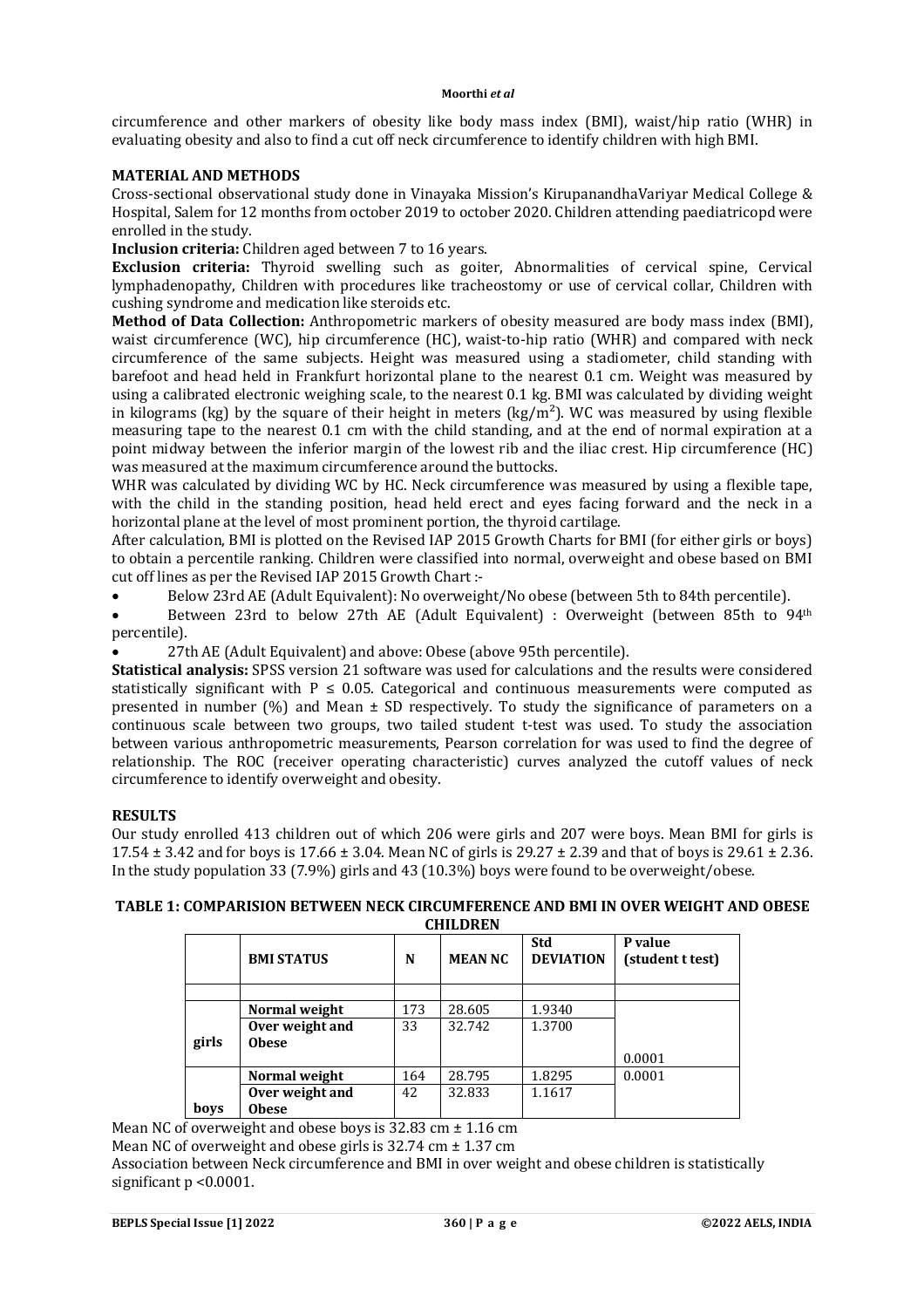## **FIGURE 1: Receiver Operating Characteristic (ROC) curve comparing NC and BMI in over weight and obese GIRLS.**



Diagonal segments are produced by ties. **FIGURE 2: Receiver OperatingCharacteristic(ROC)curvecomparingNC and BMI in over weight and obeseBOYS.**<br>ROC Curve



Diagonal segments are produced by ties.

**TABLE 2: Asymptomatic 95% Confidence Interval**

|             | Area under the curve | Std. Errorª | P value | Asymptomatic95%<br><b>Confidence Interval</b> |                       |
|-------------|----------------------|-------------|---------|-----------------------------------------------|-----------------------|
|             |                      |             |         | Lower<br>bound                                | <b>Upper</b><br>bound |
| Girls       | .959                 | .014        | .0001   | .932                                          | .986                  |
| <b>Boys</b> | .978                 | .009        | .0001   | .961                                          | .995                  |

- ROC cut off value of neck circumference in overweight and obese girls is 30.2 cm with Sensitivity - 97% and Specificity - 80%.
- ROC cut off value of neck circumference in over weight and obese boys is 30 cm with Sensitivity 97.6% and Specificity - 79.9%.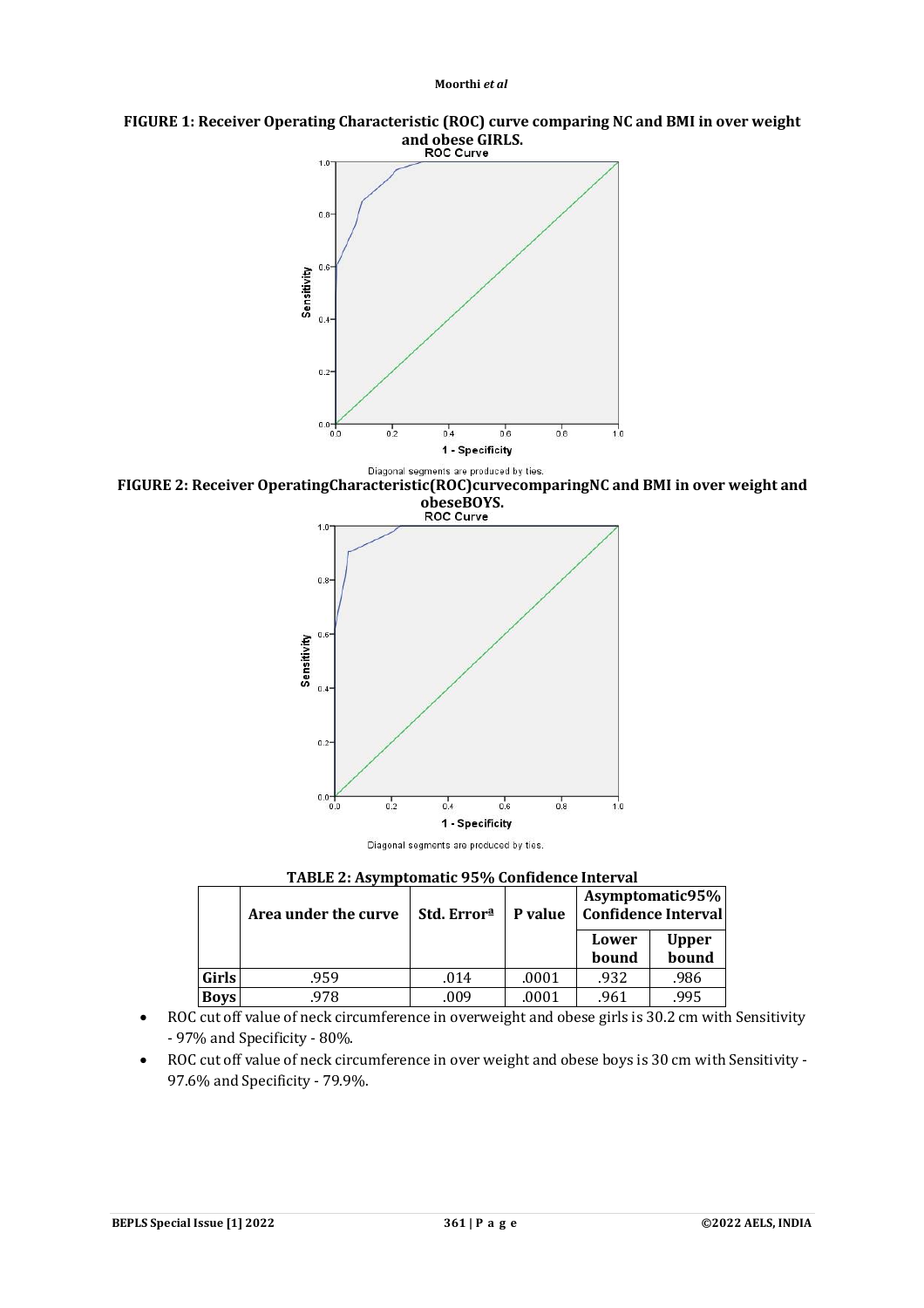| AN LANSE VALETNIS LANGARD DISPONSIBLE AND AND DOTO |                                   |                    |               |  |  |  |
|----------------------------------------------------|-----------------------------------|--------------------|---------------|--|--|--|
|                                                    | Correlation coefficient (P value) |                    |               |  |  |  |
|                                                    | <b>BMI</b> and NC                 | <b>BMI</b> and WHR | WHR and NC    |  |  |  |
| Girls                                              | 0.785(0.0001)                     | 0.716(0.0001)      | 0.734(0.0001) |  |  |  |
| <b>Boys</b>                                        | 0.756(0.0001)                     | 0.613(0.0001)      | 0.694(0.0001) |  |  |  |

#### **TABLE 3: PEARSON CORRELATION (R) BETWEEN NECK CIRCUMFERENCE AND OTHER ANTHROPOMETRIC PARAMETERS FOR GIRLS AND BOYS**

Neck circumference showed a strong positive correlation with BMI and WHR in both girlsandboys.

## **DISCUSSION**

In children, obesity has become a considerable general health problem. Many studies have manifested about the increasing disadvantages of obesity as both long term and short term consequences [5,6].Renata et al showed association of neck circumference and high blood pressure in children and adolescents[7].Katz et al had shown that neck to waist ratio, an index of body fat distribution predicts obstructive sleep apnoea in overweight/obese children[8].Managing obesity in terms of detection, treatment and early prevention has become a prime concern which needs precised diagnostic measures. Monitoring and screening accessories must be cheap, easy to handle and in general it must be affordable by both health practitioners and patients.

A study conducted by MehriTaheri et al. Ahvaz Iran found that neck circumference significantly correlated with overweight and obesity. In that study 288 (33%) children were less than 10 years and 576 (67%) were more than 10 years. In our study 116 (28%) children were less than 10 years and 297 (72%) were more than 10 years.Vague J, who was the first person to propose that different types of fat distribution and morphology of body are related with the risk of obesity and used neck skin fold to evaluate upper body fat distribution[9].Limitations of other methods which are used to monitor obesity in both adult and children leads the researchers to find some alternate ways for screening this condition, which include the neck circumference measurement as a new indicator for central obesity[10,11]. The studies conducted at Iran, Turkey and also USA revealed that neck circumference and waist circumference increases along with the age of the child. Hence those parameters are strongly correlated with BMI[10,11,12,13].

Studies conducted in adults have shown that neck circumference which can be used as a simple tool for screening individuals with high BMI, with good reliability. Several other studies have shown relation between neck circumference with other obesity indices[14].But, in paediatric age group there are limited studies on measurement of neck circumference as an index of obesity.

A study conducted by Hatipoglu et al. Kayseri, Turkey suggested neck circumference can be used as an additional measure to screen children with overweight and obesity and also found a positive correlation between NC, BMI and WC. The cut-off values that showed higher sensitivity and specificity for NC to detect overweight is 28 -31 cm for girls and 29 - 32.5cm for boys[13]. In our study best cut-off value of neck circumference by ROC to identify boys with high BMI is 30cm with a sensitivity of (97%) and specificity of (80%). The same for girls was 30.25 cm with 97% sensitivity and 79% specificity.

The present study had similar results with other studies. In our study the cut off value of neck circumference to identify children with high BMI is 32.83±1.16 cm and 32.74±1.37 cm in boys and girls respectively. NC in boys is more than girls. All anthropometric parameters found to be significantly higher in overweight/obese children with  $P < 0.001$ . In this study we concluded that neck circumference significantly correlated with other indices of obesity and it can be used with great reliability to screen overweight and obesity in children.

## **CONCLUSION**

In this study we concluded that neck circumference significantly correlated with other indices of obesity and it can be used with great reliability to screen overweight and obesity in children. Hence neck circumference can be thus considered as a simple, time saving and inexpensive clinical tool for detection of over weight and obesity in a busy OPD.

## **CONFLICT OF INTEREST**

The authors declare that they have no conflict of interest.

## **REFERENCES**

- 1. W P T James. (2008). WHO recognition of the global obesity epidemic. Int J Obes ; 32(7): 120-126.
- 2. Jagdish P Agrawal, Virendra K Gupta, Madhur Jain. (2017). A study of prevalence of obesity among adolescents (10-19 years) in Jaipur city with special reference to lifestyle. Int J ContempPediatr; 4(4) 1461–1465.